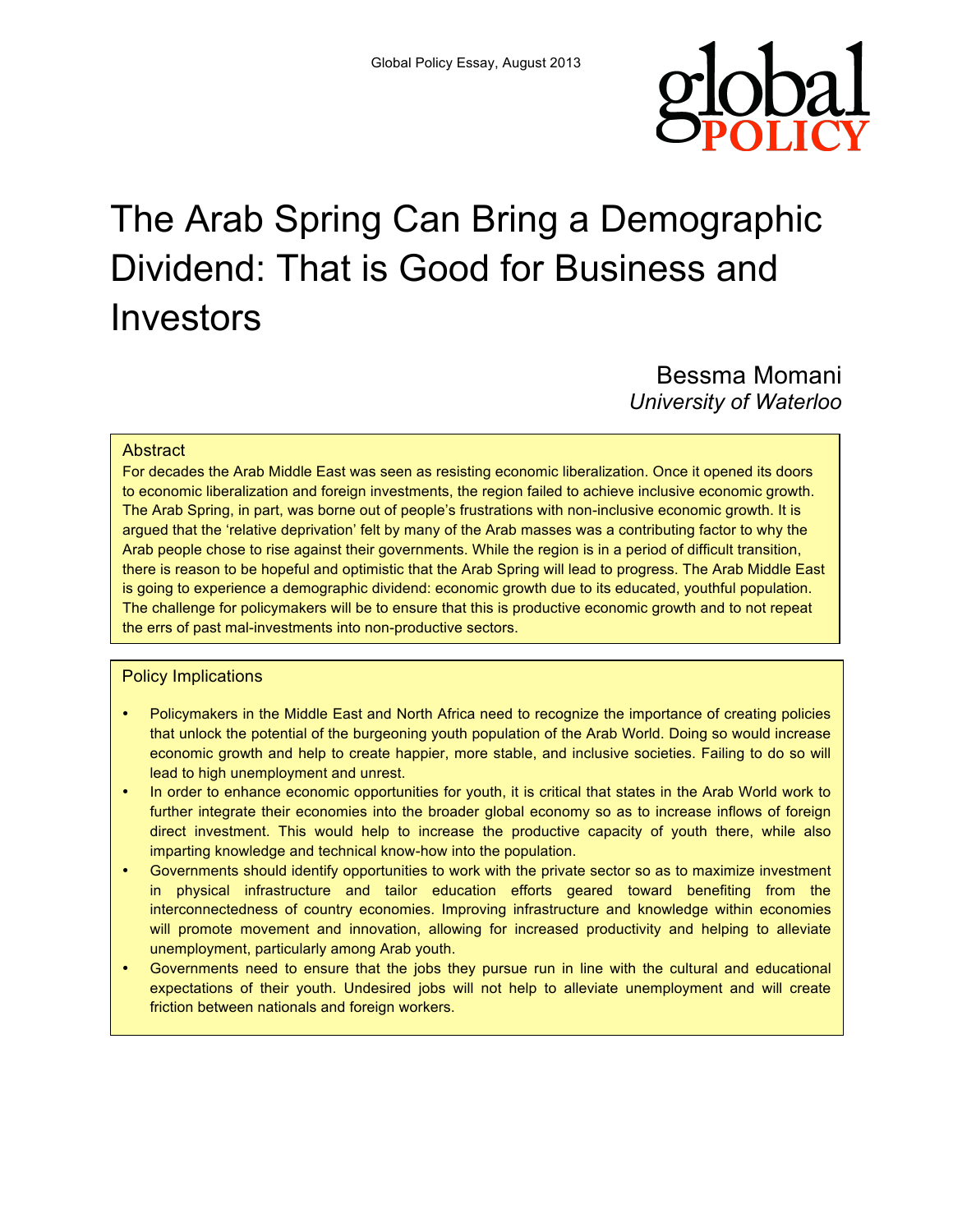The causes and determinants of the political revolutions sweeping the Arab world are still too complex and nascent to explain with the definitiveness of an academic analysis. Yet there is an overwhelming belief that economic factors are a key part of the larger puzzle of the events of the Arab Spring. In many transition countries, the Arab Spring was not instigated by the poor underclass of the Arab world; instead, it was the educated, unemployed, disenfranchised, and likely lower middle class youth of the region that took to the internet and the streets to protest. The Arab Spring started in countries that had economic growth and were leading economic reformers: Tunisia, Egypt, Libya, and even Syria were 'successfully liberalizing' their economies, according to the World Bank, the IMF, and rating agencies. But the revolutions hit these same countries where the elite did not distribute the economic growth to the masses at a pace that met the rising expectations of the educated youth. Undoubtedly, other factors have included autocratic governments and abuses by policy and security forces. Nevertheless, a key factor to understanding the revolutions is to understand the underlying economic factors of the Arab Spring..

What does this Arab Spring's economic determinants say to foreign investors who want to invest in the Arab world? Undoubtedly, the non-oil producing Arab world needs foreign investment to provide technological know-how and innovation in short-supply throughout the region's production value-chains and energy facilities. Doing so would create labour-intensive jobs, augment the technical and post-secondary education sector, and lead to investment in infrastructural development projects needed in meeting urbanization challenges such as transportation, housing, food security, and sewage systems. There is simply not enough domestic capital and know-how to generate the kinds of employment and productive capacity needed to meet the needs of many Arab people that live in non-oil producing countries. Foreign investment is needed to the produce the kinds of economic growth sought by many job-seeking Arabs, but not all foreign investment is created equal. The lesson for businesses who have a longstanding presence in the Arab world is to invest in increasing the productive capacity of the Arab world. There is immense opportunity with an educated and eager workforce ready to become a powerful force of consumers and producers in the global economy.

While the region is in a period of difficult transition. there is reason to be hopeful and optimistic that the Arab Spring will lead to progress. The Arab Middle East is soon going to experience a demographic dividend: economic growth due to its educated,

youthful population, coupled with declining fertility rates. The challenge for policymakers will be to ensure that this is productive economic growth and to not repeat errors of past mal-investments into non-productive sectors.

# **Hope after the Arab Spring: A Demographic Dividend**

Despite the socioeconomic difficulties facing the Arab youth today, it is argued that the Arab world will likely experience a demographic dividend. Arab societies are young, increasingly modern, and increasingly more educated; this can be a future asset, and not a liability. The Arab world's younger demographics suggests that they will likely become the main catalysts of a growing economy. In contrast, a very young or very old population means a high proportion of income goes towards consumer spending, leaving less to national savings and to national investments in productivity and innovation. "Economic growth improves only when the growth of the working population is almost double that of the total population" (ESCWA, 2008, 7). Throughout the Arab world, the first age band (0-14) is shrinking and the aged group band (65+) is growing negligibly, but the age band (25-64) is expanding (See Figure 1). This is an opportunity for economic growth and development. In contrast to the Arab world, the West, Europe, Japan and even China face a future of high dependency ratios, and so we are seeing economic growth shifting from one economic pole to the emerging market economies.

#### **Figure 1: Trends in the age structure of the population in the Arab countries (1985-2-45)**



**Source:** UNDP, 2008.

http://www.arabhdr.org/publications/other/escwa/demographicchange-08e.pdf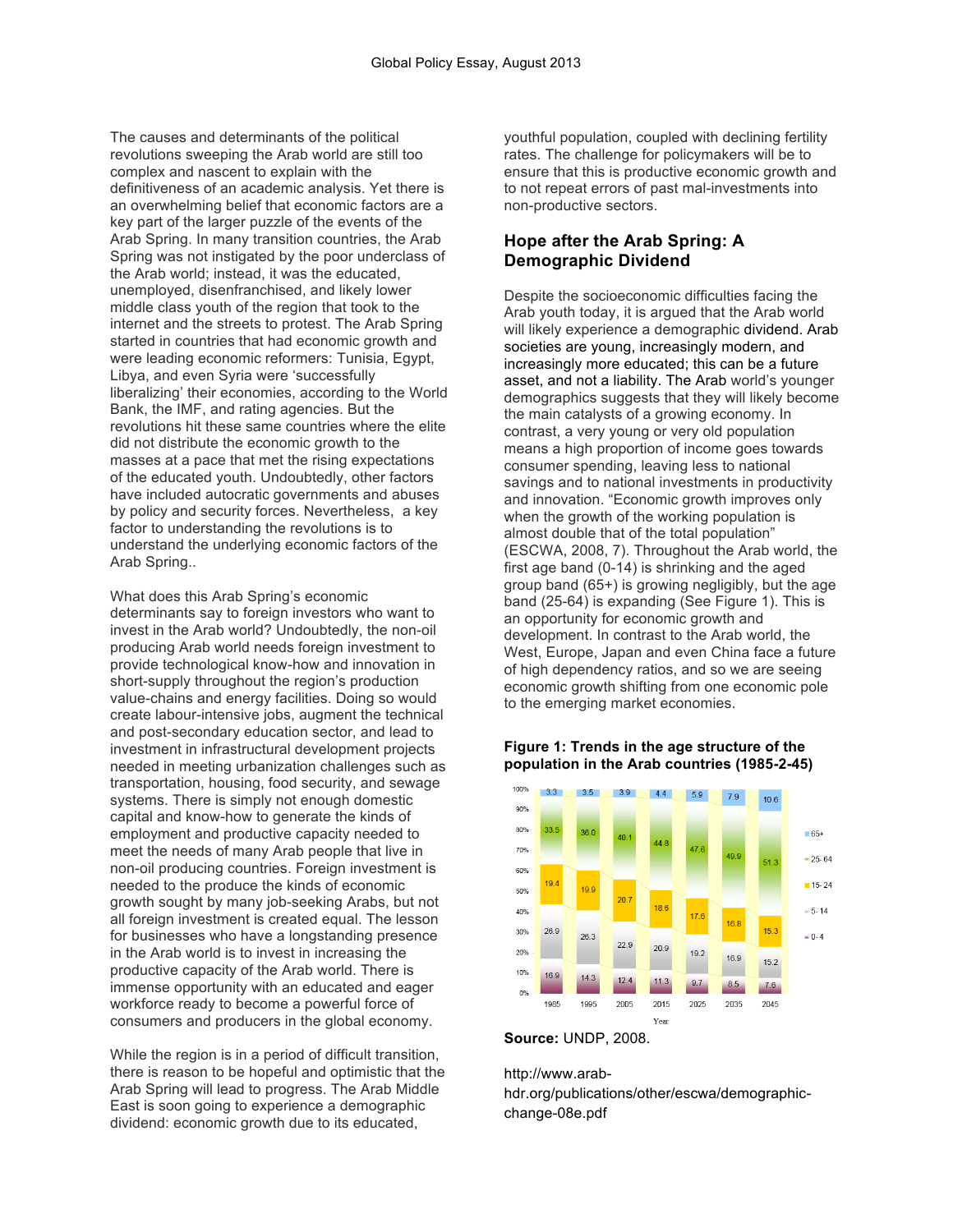Given this young demographic (with ages ranging from 25-64), low dependency ratios and rapid economic growth can be expected for at least the next 25 years. As many countries of the Arab world will have increased both individual and national savings, it will become more hospitable to foreign and domestic investments. It is forecasted that by 2015, the labour force will be composed of 62 per cent of the population, a labour force increase of 4.7 per cent (or an increase of 105 million people). By 2050, almost three quarters of the Arab Region will be urban. This development is promising for the creation of economies of scale as urban areas spark consumption and innovation.

Seeing the Arab Middle East as a potential for economic growth and success has not always been easy for businesses. However, Vijay Mahajan (2012) in *The Arab World Unbound: Tapping into the Power of 350 Million Consumers* argues that the region is a flourishing marketplace that is ripe with business opportunities. As Mahajan points out, the Arab Middle East has 350 million consumers, and as a region it ranks as the world's ninth-largest economy. In contrast to common misperception, the region's cultural uniqueness is not a barrier to businesses, but instead can be seen as an opportunity to create vibrant and innovative new products and services (Mahajan, 2012). These sectoral opportunities are discussed in turn.

Middle East stock markets have become seen as a "new frontier" for economic exploration (Slater, 2007 cited in Meric, Ratner, and Meric, 2007: 61). Today they provide attractive portfolio diversification and optimization opportunities for investors (Meric, Ratner, and Meric, 2007; Abumustafa, 2008; Mansourfar, Mohamad and Hassan 2010). The impact of the financial crisis on Middle Eastern markets has varied by country, depending on the level of market maturity and openness (Neaime 2012: 269; Onour 2009: 2; Mansourfar, Mohamad and Hassan 2010: 417). Moreover, although the Dubai debt crisis seems to have slowed market recovery following the global economic downturn, and fluctuating oil prices often create volatility in localized economies (Onour 2009: 2-3), interest in Middle Eastern markets, while relatively constrained, is likely to increase given increased market integration (Abumustafa 2008: 229-230; 235-236).

Greater liberalization has made the banking sector in the Arab Middle East one of the fastest growing industries in the world (Al Shaher, Kasawneh, and Salem 2011: 101-102; Imam and Kpodar 2010: 14; See also Neaime 2012: 269). The expansion of Islamic banks during the 1980s and 1990s (Bashir 2003: 31) has also allowed what was once a niche

market to develop into a key sector of emerging economies throughout the region (Imam and Kpodar 2010: 6; C ihak and Hesse 2008: 3; Hell 2006). Since the Arab world has generally been characterized by a lack of well-functioning financial institutions, Islamic banking – governed as it is by Shariah law and thus removed from the problems plaguing poorly-functioning institutions – has proven to be a welcome and innovative solution that complements conventional, interest-based banking (Imam and Kpodar 2010: 20; Ali 2010). According to one IMF study, "[b]ecause Muslim populations are [have underdeveloped banking infrastructure], and given the tremendous need for infrastructure projects like roads and housing across the Muslim world, development of Islamic banking can spur growth in these regions and can be part of the solution to the slow development process" (Imam and Kpodar 2010: 20).

Across the Arab Middle East, intergovernmental organizations have a role to play (Mirow 2012), but it has indeed become clear that the public sector alone cannot meet the demands of current infrastructures (Shah 2010: 40-42; Woods 2011; Imam and Kpodar 2010: 20; Barkatali and Pring 2009: 53). Constrained by limited finances, demands for private-sector employment and pressure from citizens to improve the conditions of their cities (Woods 2011), many states have begun to encourage private sector investment in the development of basic infrastructure (Woods 2011; Barkatali and Pring 2009: 53-54; Shah 2010: 40). To be sure, the emergence of Middle Eastern airlines as serious competitors on the world stage has been impressive, and there is little doubt that Middle Eastern carriers are steadily redirecting international traffic flows to use the region as a hub (Vespermann, Wald and Gleich 2008; Murel and O'Connell 2011). Specifically, the Gulf airlines such as Qatar airways, Etihad, and Emirate Airlines, have been effective in this strategy. Attracting international travellers through the region, either as a node to another destination or as a final destination, is a key goal of many Middle East airlines. The positive spillover effect of this can be to bring more tourist dollars and investment into the region, increase the visibility and cosmopolitan nature of Middle East cities, and encourage foreign investment as business-to-business ties are facilitated by direct links to the region. Similarly, the Burj Khalifa, the world's highest skyscraper, is a testament to Dubai's architectural ingenuity (See Murel and O'Connell 2011: 37). On the other hand, projects well-suited for public-private partnerships (PPPs) can ease the economic burdens of these larger scale developments (or "mega projects") and range from construction, water management and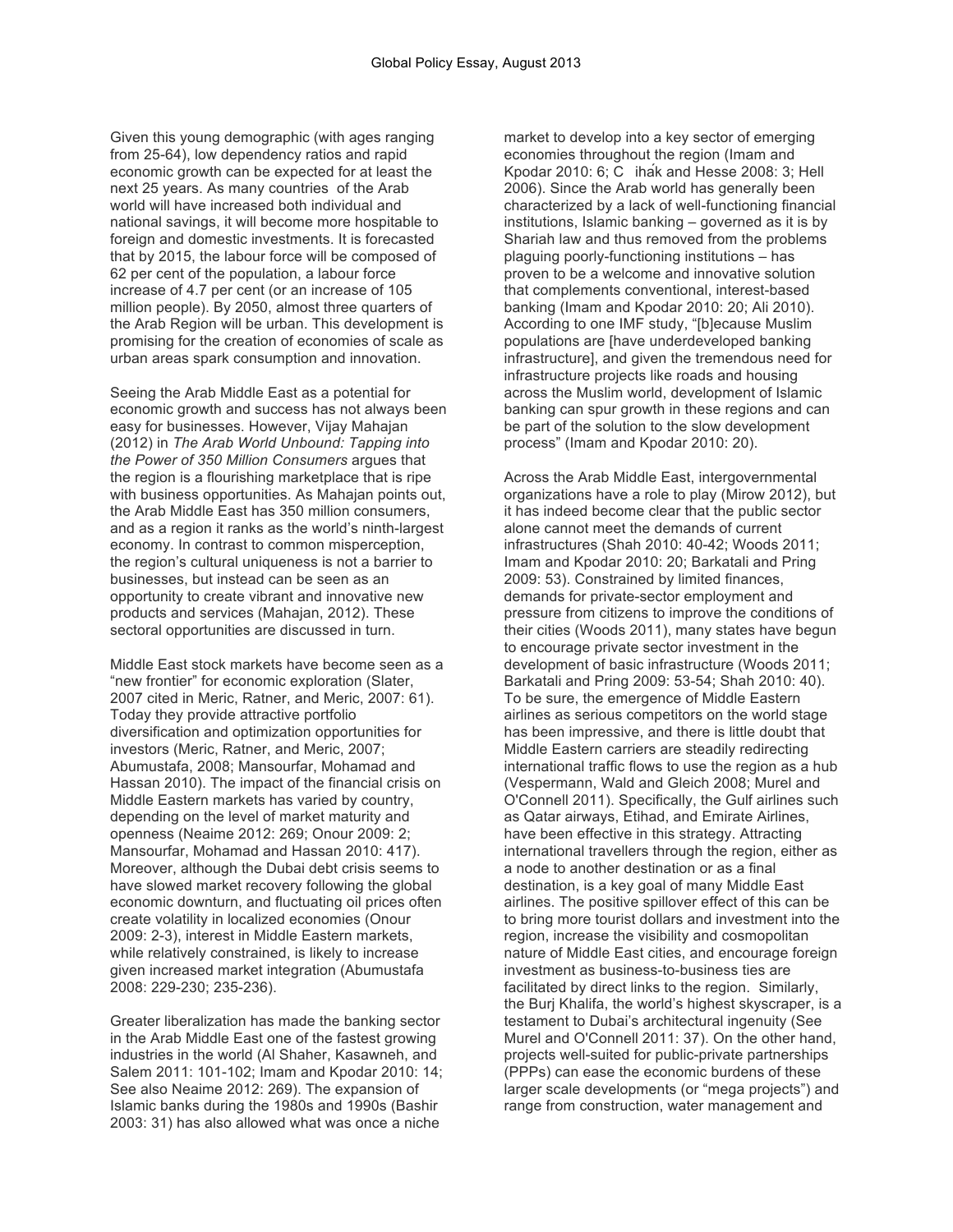mass transit to education and healthcare (Barkatali and Pring 2009: 54; Woods 2011).

When implemented with proper institutional frameworks in mind – in areas such as financing, bidding and evaluation processes, risk allocation and institutional capacity (Woods 2011) – PPPs inject much-needed revenue into local economies and help close funding gaps in infrastructure development projects (Woods 2011; Shah 2010: 42). As Shah notes, "PPPs in other countries have already demonstrated their ability to create jobs in the private sector, [and] provide higher quality services and facilities for citizens and stakeholders" (2010: 40). Success stories of Middle Eastern PPP include developments in the power and water sectors in the UAE, Saudi Arabia and Oman (Woods 2011) and, notably, the multi-billion dollar modernization of Madinah Airport in Saudi Arabia (Woods 2011; International Finance Corporation 2012).

The Arab Middle East is also home to some of the world's most important reserves of oil and natural gas. Great though these reserves may be, they are not distributed evenly throughout the region and have not come out unscathed from the credit crisis (Barkatali and Pring 2009: 53). Here too the trend has been to explore PPPs (Shah 2010: 42-43; World Economic Forum 2005: 28 - 29, 37, 47). Sources of sustainable or "green" energy are also now being explored with PPPs in mind. These include wind projects in Morocco and Jordan and Abu Dhabi's Shams 1 solar power plant project (Barkatali and Pring 2009: 53). Others state the case more strongly, arguing that in order for sustainable energy to remain competitive, more privatization is needed (Aslania, Naaranojaa and Zakeri 2012).

The Middle East's telecom industry is now approaching maturity; revenue growth in this sector is slowing and the mobile penetration is near saturation (Booz & Company 2011: 4). With saturation come higher demands for better services and products (Sabbagh et al. 2010: 1), and in fact the demarcations between telecommunications and the Information and Communication Technology (ICT) market are becoming increasingly difficult to identify given the overlap of the technologies involved (i.e. smartphones). Current indications are that the ICT market in the Middle East has one of the highest growth potentials in the world; in 2010, the ICT sector was valued at US\$81 billion, but is on track to reach \$173 billion by 2015 (Booz & Company 2011: 2). Many observers have recognized that the ICT sector has emerged as a key industry for the region's social and economic future (Booz & Company 2011: 4-5; Dutta and

Coury 2003: 117). The Middle East has, for example, one of the fastest growing communities of online gamers in the world, and demographics indicate this is likely to remain true for many years. Indeed, despite differing levels of engagement, awareness, or importance (Dutta and Coury 2003: 126), for public and private actors alike, development of the ICT sector remains a top priority given its potential for job creation, technological innovation, content development and (as seen in the events of the Arab Spring and its ICT-savvy youth, but also more generally in terms of enabling civic engagement) its capacity to help bring about social and political reform (Booz & Company 2011: 4-5; Dutta and Coury 2003: 117; Gianfranchi and Keramane 2005).

Finally, the significance of the hospitality and tourism industries in the Arab Middle East cannot be overlooked, given that investment in these sectors has proven to be a lucrative strategy for economic development and diversification (Imani-Kalesar 2010: 106; Abu Aliqah and Al-rfou', 2010: 173; Hazbun 2004: 313), and particularly given the diversity of the region's historical, cultural and natural landscapes (Hazbun 2004: 323; Imani-Kalesar 2010: 106). Studies have shown that in addition to infusing local economies with hard currency and supporting infrastructure development, the hospitality and tourism sectors provide important employment opportunities to precisely those most in need of it: minorities, women and youth, which does not necessarily mean they would be satisfied with these potential job offers (Abu Aliqah and Al-rfou', 2010: 173; Imani-Kalesar 2010: 106).

Here, in the opportunities presented by these various sectors, the Arab Spring represents a positive political force. Elected governments will need to shift their focus on improving domestic affairs: specifically, jobs, jobs, jobs. Fostering skill formation and having education curricula work in tandem with market needs will help to address the ailing problem of youth unemployment. In many countries, the quest for improvement begins in trying to respond to the needs of private sector employers and focus on promoting writing skills, critical thinking, and problem solving. There are a number of recent initiatives to build private-public partnerships to enhance the quality and relevance of education, but these need to be scaled up for impact. One such promising initiative is Injaz, a partnership between Ministries of Education and the private sector that enables business leaders to teach marketable skills to high school and college students, including basic business skills, teamwork, leadership skills, and entrepreneurial thinking" (IMF, 2011). Injaz seeks to enhance education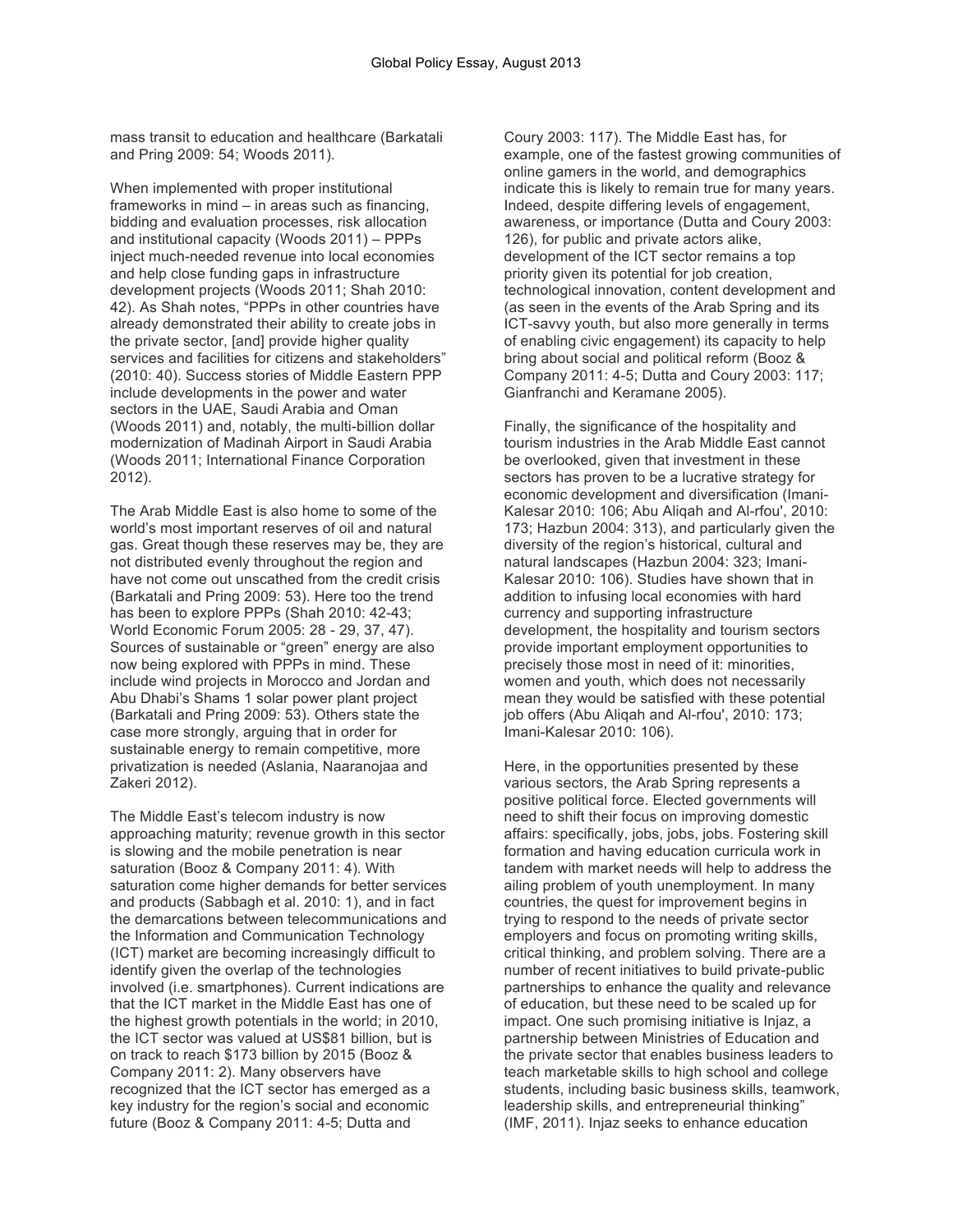curricula, through improving young people's writing, critical thinking, and problem solving to assist students entering the job market. While this initiative does not solve structural unemployment, this does address the criticism of some private sector employers that the region's workforce is in need of better critical thinking skills.

Despite this core argument, policy challenges to capitalizing on this 'demographic dividend' do exist. For instance, Arab countries must create 94 million jobs by 2030 (roughly 5 million jobs per year) just to avoid increasing already high employment rates. Equipped with a growing consumer base of young people that are highly educated, but are a relatively inexpensive workforce, Middle East countries are yearning for human capital investment. Arab governments need to innovate, promote entrepreneurship, and channel investment into labour intensive sectors.

It has become necessary to introduce reforms in macroeconomic policy and in financial institutions to encourage individuals to save and invest. Regardless of past structural reforms, Arab economies lag in their efforts to attract foreign investment. In fact, they compose no more than one per cent of foreign investment at the international level and roughly two per cent of the developing country share. According to the IMF, the future of investments in the region depends on the current process of privatization and economic liberalization, and of driving down the costs of capital and energy relative to the cost of labour (IMF, 2011). While, one may disagree with the IMF's analysis on what is needed to encourage foreign investment, clearly there is a relative dissuasion of investment in the region. Indeed, red tape, corruption, and other government failures are also to blame.

In conjunction with domestic policy reforms, increased integration with international markets could be the proverbial key in unleashing output and labour demand. Evidence seems to suggest that increasing MENA's openness to the level of Emerging Asia could raise the annual per capita GDP of the region by a full percentage point. Ultimately, increased liberalization will be crucial for MENA countries should they seek to further diversify trade with rapidly emerging markets. (IMF, 2011)

Labour rich Arab countries should focus on strengthening their agricultural sector with more government investments and also look to promote non-agricultural work in rural areas by highlighting rural development strategies that will stem the tide of urbanization. In contrast, Arab Gulf states must

look to the public sector to foster diversified economies and promote entrepreneurship and innovation (Chabaan, 34). Given the large youth population in Gulf countries, it would be forwardlooking to build their labour market policies around them. However, the bane of unemployment currently hampering the youth in the Arab world is a consequence of a much larger problem: the outcomes of the labour market. Youth transitioning to adulthood build their lives around four pillars: education, employment, marriage and housing. First, the region must work on expanding the role of the private sector in order to deter the large number of youth solely intent on acquiring government employment. Second, it must promote skilled workers through the quality of education, university admissions, training initiatives especially targeting marginalized groups like young women. Third, Middle East countries should focus on involving the youth in decision making as well as prioritizing their fiscal stimulus to helping them find employment. In addition to these recommendations there is a need for reforming public sector hiring practices; protecting and improving the security of the informal sector by providing more microfinancing, assisting informal sector employees to transition into the formal economy; and through investing in skills development as well as improving technological investments for better job information and counselling. In the long run, countries also need to work towards providing social security to all workers (Dhillon, et al. 2008; Chabaan, 34-35).

Clearly, Arab youth face plaguing issues of under/unemployment that affect the region. Job creation in MENA is largely diverted to the government tasked with pivotal roles in economic management. Though the size of government in MENA is no different than that in other developing nations, it nevertheless holds an important place in both the public and private sectors.

This is largely seen in the high demand for employment with the government, as it is the "employer of first choice and last resort." (IMF, 2011) There has been a decline in the share of agriculture in GDP in Arab countries coupled with a decrease in production and efforts vested in this sector. Moreover, the seasonal nature of this sector means that workers are only temporarily employed, facing unemployment the rest of the year. Today, the services sector has grown and counts for nearly 50 per cent of employment. The International Labour Organization (ILO) has argued that 29 percent of the Arab world is employed by the public sector. As an article in *The Economist* noted: "The region manufactures only half as much per head as others at a comparable stage of development. However, it employs twice as many bureaucrats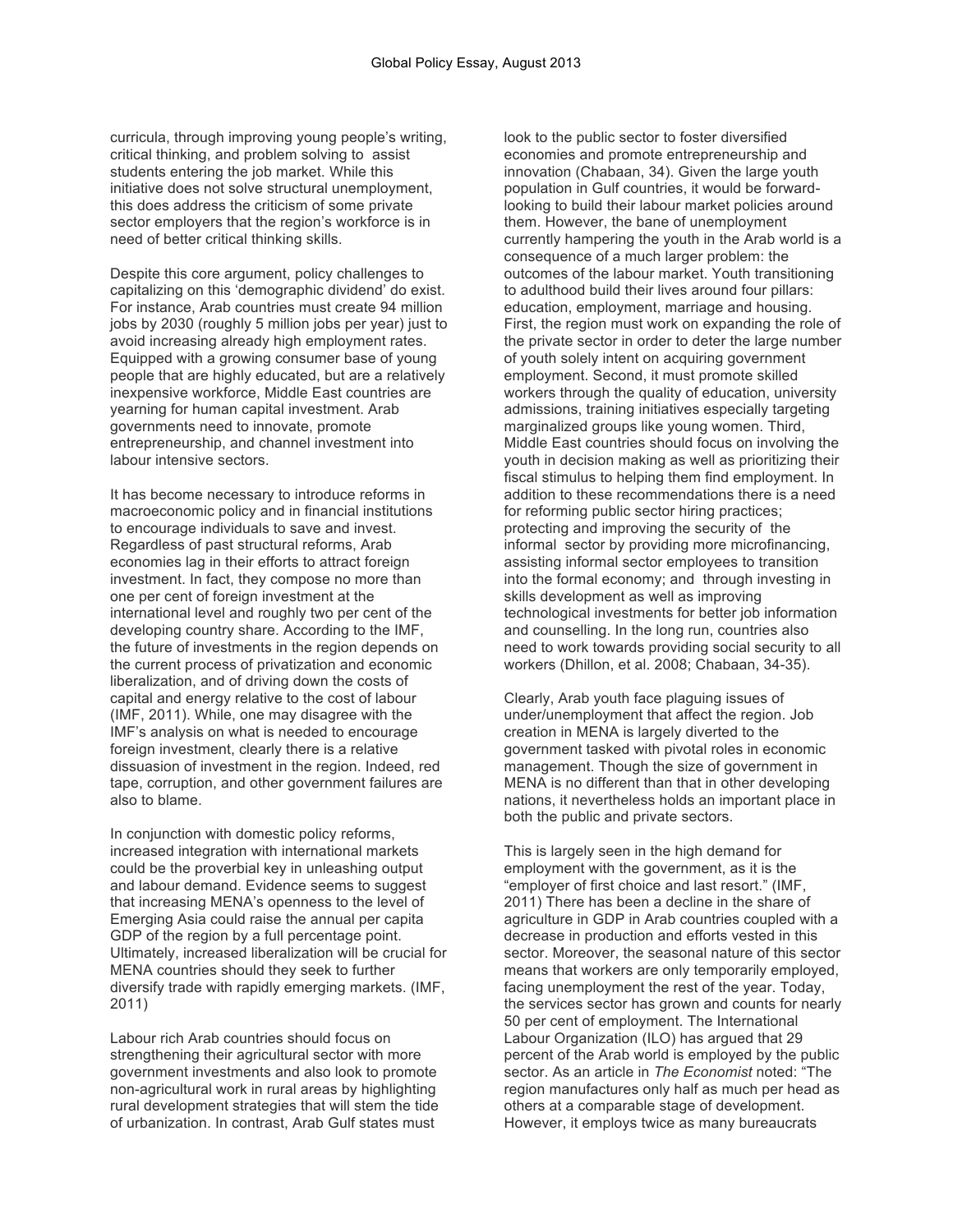per head as the global average." (2012). Government jobs – known for their secure benefits and allowances, though lower wages – are largely sought after. The problem, of course, is that the attractiveness of the public sector detracts from building and investing in the private sector. Governments need to promote labour standards in the private sector that will give individuals the perceived job security and benefits. As the highly educated continue to fill the ranks of public sector jobs, opportunities to stimulate economic growth in the private sector have dwindled. This problem is especially prominent among the educated youth who continue to seek employment in the public sector (Chabaan, 15, 17).

Many Arab countries face a twofold dilemma in which they are to create jobs and reduce plaguing rates of unemployment while trying to create labour-intensive jobs that are fulfilling. In the case of the Jordanian economy, this dilemma has not been fully resolved. Though the government had succeeded in creating jobs, non-nationals later filled many of them as this supply of jobs did not meet the preferences of unemployed Jordanians. This dilemma is not unique to Jordan, as expatriates are filling many newly created jobs in other Gulf countries, creating a fierce competitiveness between gulf nationals and foreign workers willing to accept relatively lower paying positions with high productivity (Chabaan, 22-23).

Part of the problem rests in the socio-cultural shame associated with manual labour in some Arab countries that expect high paying jobs with low strenuous labour. In the case of Jordan and most of the Arab Gulf countries, for example, there is voluntary unemployment among many youth who prefer either family or government handouts instead of working in manual labour. In other words, unlike foreign workers in these countries (such as Egyptians, other Arabs, Indonesians, Filipinos and Sri Lankans) who are willing to undertake low paying jobs that involve more arduous conditions, Jordanians and Arab Gulf youth are too attached to their "rosy expectations of employment prospects", failing to face the labour market reality. This "culture of shame" prohibits them from taking lower paying jobs and as a result they prefer to remain at home (Chabaan, 24). Moreover, a large age differential between the growing youth population and the older governing generation is another problem. The dissonance between the two ages is reflected not only in policymaking, but the fact that youth are seldom represented in the voting process, with those below the age of 21 not granted franchise until recently. Most legal adults represent only one half of the population. To increase the role of youth

participation in society, various governments such as Jordan, Egypt and Yemen have undertaken initiatives in conjunction with the United Nations Development Program (Chabaan, 29-30).

Of course, the divided labour force is a reflection of larger problems. Labour markets in Gulf countries face the ongoing struggle between the role of the government and the private sector; and pressing the point of creating youth policies for both young men and women. Improving labour market data transparency and access to this data by policymakers is also of prime importance (Deto, 2009). As mentioned, Gulf countries face the issue of depending on non-nationals as their workforce, which threatens to further isolate nationals along with the youth and female populations. To address this issue, more importance will need to be placed on the creation of policies which better seek to include all demographics in order to create a more well-balance and sustainable local labour force (Chabaan, 29-30).

There is an onus placed on Arab governments to entice their populations to work and create an environment conducive to job creation. This can be done through labour market reforms that encourage individuals to seek employment and to keep decent jobs, or by creating linkages for those who are unemployed to gain access to areas with booming employment. Incentives include housing loans to help workers relocate from a rural to urban area; investing in better modes of transportation and subsidized transportation services; and encouraging job creation in areas with high unemployment through tax breaks and other incentives (Chabaan, 35).

## **Conclusion**

The Arab world is at a crossroads. With increasing economic liberalization comes greater demand for inclusive economic growth among those who have traditionally been shut out from participation by the status quo. The Arab spring was an awakening where youth – frustrated, disenfranchised and weary of having to continually live with failed expectations –d demanded government accountability in order to put an end to their exclusion from the benefits of emerging Arab economies.

Yet the Arab world is educated and ready to seize opportunities. For those living in the Arab Middle East, the future is full of both promise and challenges. Now, more than ever, policymakers within and outside of the Arab world must ensure that the mistakes of the past are not repeated in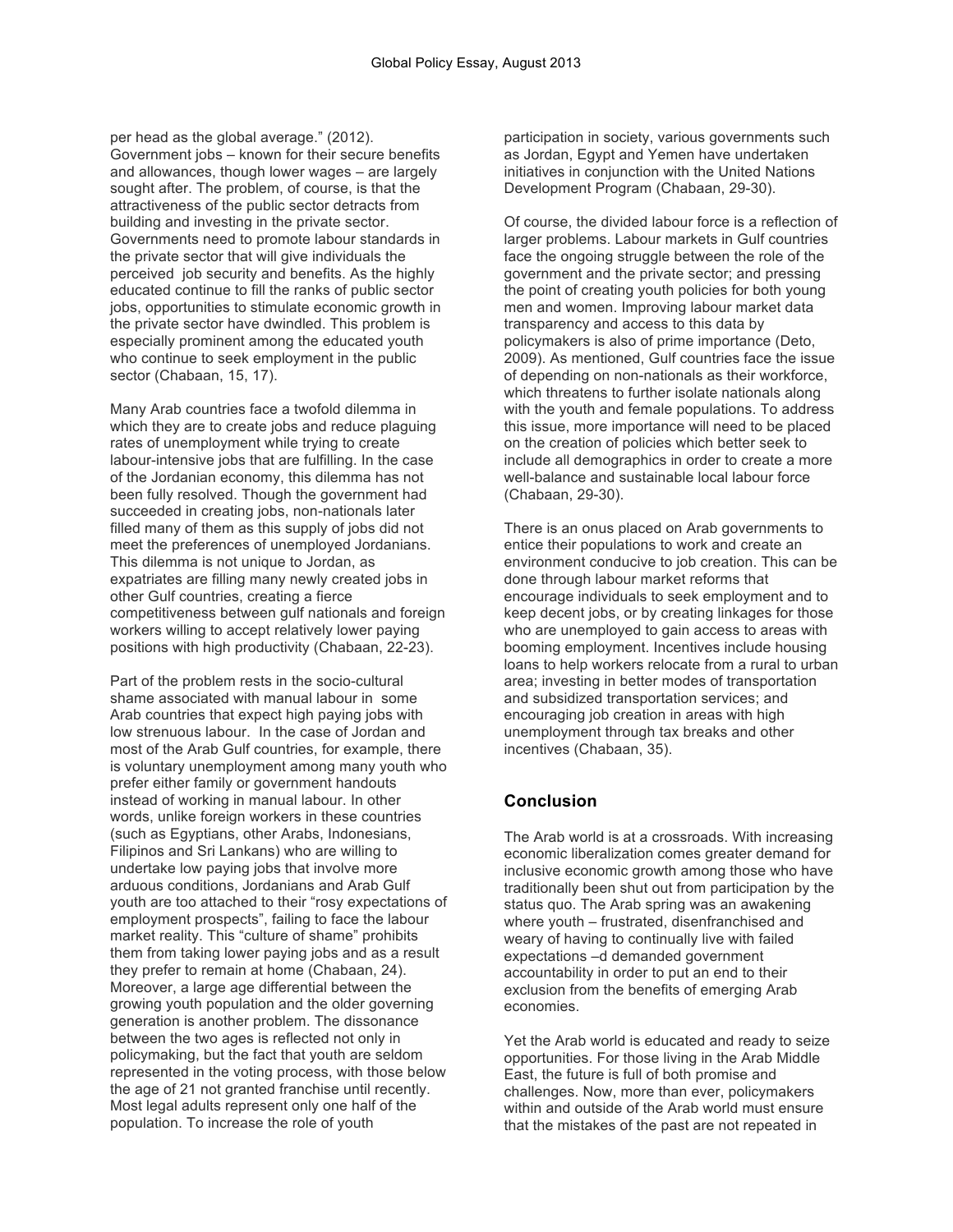this period of difficult transition. In order to foster sustained economic growth and political progress throughout the region, business, investors, and government need to capitalize on this moment of demographic dividend.

*Bessma Momani is an Associate Professor in the Department of Political Science at the University of Waterloo and the Balsillie School of International Affairs. She is Senior Fellow at Brookings Institution and the Centre for International Governance and Innovation.*

### **References**

Abu, A., Mohammad, K., & Al-rfou', A.N. (2010). 'The Role of Tourism Sector on Economic Development in Jordan during the Period (1990- 2008)'. European Journal of Economics, Finance and Administrative Sciences 18, pp173-180.

Abumustafa, N. I. (2008). 'Benefiting from Diversity in Middle Eastern Stock Markets'. Applied Financial Economics, 18 (3), pp229-237.

Al Shaher, T., Kasawneh, O., and Salem, R. (2011). 'The Major Factors that Affect Banks' Performance in Middle Eastern Countries'. Journal of Money, Investment and Banking, 20, pp101 – 109.

Ali, A. M. (2010), 'The Role of the Islamic Development Bank Group,' in John Kirton and Madeline Koch, eds. G20 the Seoul Summit. (Newsdesk, London), pp118-120.

Aslania, A., Naaranojaa, M., and Zakeri, B. (2012). 'The Prime Criteria for Private Sector Participation in Renewable Energy Investment in the Middle East (Case Study: Iran)'. Renewable and Sustainable Energy Reviews, 16, pp1977–1987.

Barkatali, S. & Pring, M. (2009). 'Challenges Facing the Power and Oil & Gas Sectors in the Middle East'. Middle East Insurance Review (January) pp53 – 54.

Baroudi, S. E. 2004. 'The 2002 Arab Human Development Report: Implications for Democracy'. Middle East Policy, 11 (1), pp132-41.

Chabaan, Jad, (2010) "Job Creation in the Arab Economies: Navigating Through Difficult Waters" Arab Human Development Report Research Paper Series Arab Human Development http://www.arabhdr.org/publications/other/ahdrps/paper03-en.pdf

Cihák, M. & Heiko H. (2008). 'Islamic Banks and Financial Stability: An Empirical Analysis'. IMF Working Paper 08/16. International Monetary Fund. Accessed 23 August 2012. Available httppp//www.imf.org/external/pubs/ft/wp/2008/wp08 16.pdf

Dutta, S. and Coury, M. E. 2003. 'ICT Challenges for the Arab World,' in The Global Information Technology Report 2002–2003: Readiness for the Networked World. Soumitra Dutta, Bruno Lanvin and Fiona Paua (eds.). New York: Oxford University Press.

Economic And Social Commission for Western Asia (ESCWA) Workshop on Reinforcing National Capacities in Responding to the World Programme of Action on Youth: National Reports and Systematic Documentation of Accomplishments.. Beirut: 2008, 7.

Economist. (2012). 'The other Arab spring: Entrepreneurs in the Arab world are leaping into action.' Aug 11. Available httppp//www.economist.com/node/21560243

El Sherif, H. (2012). 'Building the new Arab World,' in John Kirton and Madeline Koch, eds, The G8 Camp David Summit 2012 The Road to Recovery (Newsdeskpp London), pp194-196.

Gianfranchi, R. & Keramane, R. (2005). 'Internet, Telecom Sector Liberalization and Civil Liberties in the Middle East and North Africa Region'. EUI WORKING PAPERS RSCAS No. 2005/32. European University Institute Robert Schuman Centre for Advanced Studies Mediterranean Programme Series. Accessed 24 August 2012. Available

httppp//cadmus.eui.eu/bitstream/handle/1814/1333 3/2005\_32%20Gianfranchi%20%26%20Keramane. pdf?sequence=2

Hazbun, W. (2004). 'Globalisation, Reterritorialisation and the Political Economy of Tourism Development in the Middle East'. Geopolitics, 9 (2), pp310 - 341.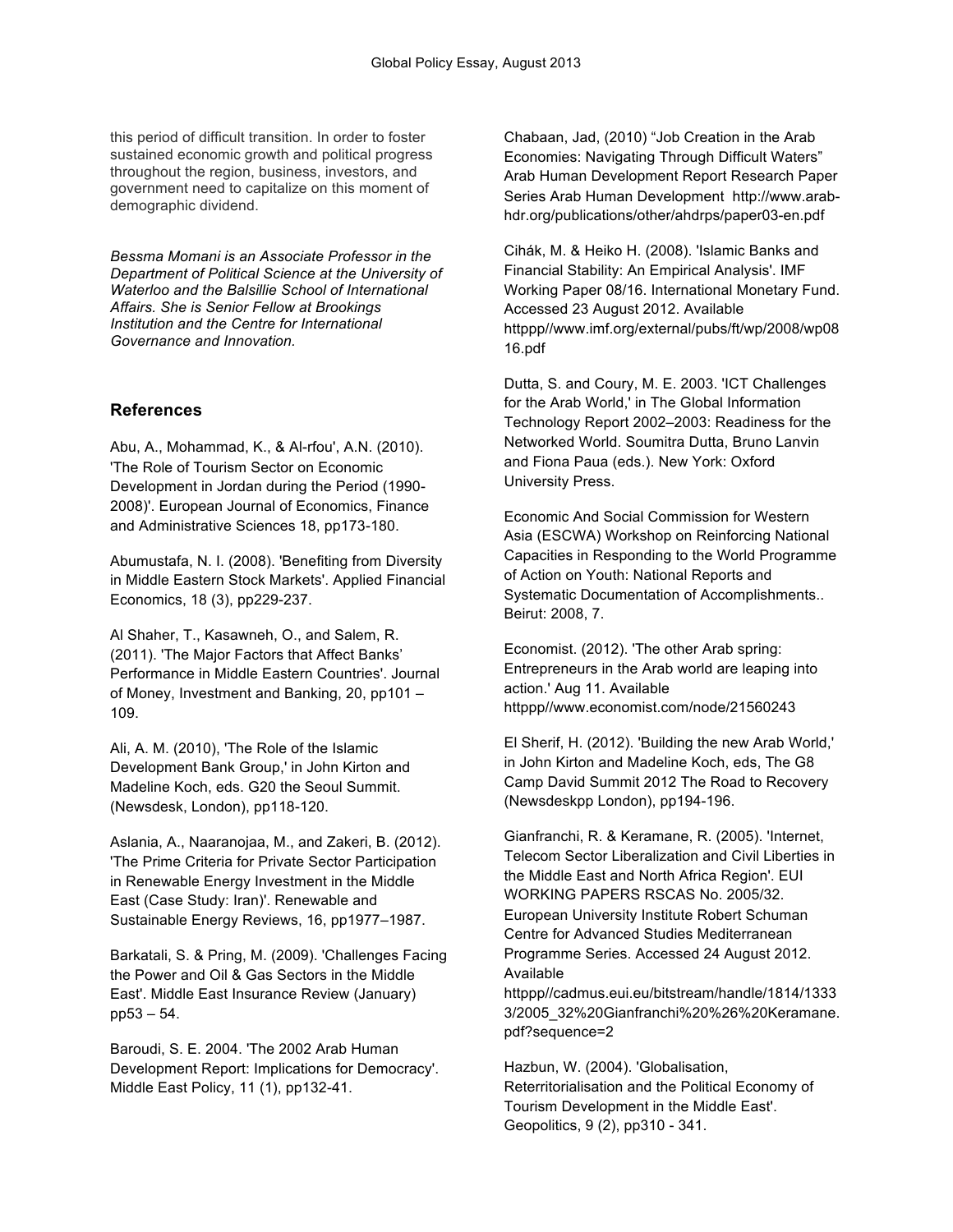Hell, I. (2006). 'Banks move into Islamic finance.' BBC News. Accessed 24 August 2012. Available httppp//news.bbc.co.uk/2/hi/middle\_east/5064058.s tm

Imam, P. and Kpodar, K. (2010). 'Islamic Banking: How Has it Diffused?'. IMF Working Paper WP/10/195. International Monetary Fund. Available httppp//www.imf.org/external/pubs/ft/wp/2010/wp10 195.pdf

Imani-Kalesar, M. (2010). 'Developing Arab-Islamic Tourism in the Middle East: An Economic Benefit or A Cultural Seclusion?' International Politics, 3 (5), pp106 – 136.

International Finance Corporation. (2012). Success Stories: Public-Private Partnerships – Saudi Arabia: Madinah Airport. International Finance Corporation, World Bank Group. Accessed 26 August 2012. Available

httppp//www1.ifc.org/wps/wcm/connect/98c21c804 a17e290b670ffdd29332b51/SuccessStories\_Madin ahAirport.pdf?MOD=AJPERES

International Monetary Fund. (2011). 'Economic Transformation in MENA: Delivering on the Promise of Shared Prosperity.' G-8 Summit, May 27. Deauville, France.

Mahajan, V. (2012). The Arab World Unbound: Tapping into the Power of 350 Million Consumers. San Francisco: Jossey-Bass.

Mansourfar, G., Mohamad, S., and Hassan, T. (2010). 'The Behavior of MENA Oil and Non-Oil Producing Countries in International Portfolio Optimization'. Quarterly Review of Economics and Finance, 50 (4), pp415-423.

Meric, Ratner, Nygren, & Gulser. (2007). 'Co-Movements of the U.S., U.K., and Middle East Stock Markets.' Middle Eastern Finance and Economics, 1,  $pp60 - 73$ .

Murel, M. and O'Connell, J. F. (2011). 'Potential for Abu Dhabi, Doha and Dubai Airports to Reach Their Traffic Objectives.' Research in Transportation Business & Management, 1 (1), pp36 – 46.

Neaime, S. (2012). 'The Global Financial Crisis, Financial Linkages and Correlations in Returns and Volatilities in Emerging MENA Stock Markets.' Emerging Markets Review, 13 (3), pp268-282.

Onour, I. (2010). 'The Global Financial Crisis and Equity Markets in Middle East Oil Exporting Countries'. Arab Planning Institute Working Paper Series, API/WPS 1009. Available httppp//www.arabapi.org/jodep/products/delivery/wps1009.pdf

Sabbagh, K., Tusa, D., Mourad, M., Goussous, A. (2010). 'Telecom in the Middle East The Competitive Mandate After the Downturn'. Booz & Company. Accessed 26 August 2012. Available httppp//www.booz.com/media/uploads/Telecom\_in \_the\_Middle\_East.pdf

Shah, R. (2010). 'It takes Two: PPP in infrastructure in the Middle East.' Middle East Point of View. Deloitte & Touche (M.E.). November. Accessed 26 August 2012. Available httppp//www.deloitte.com/assets/Dcom-MiddleEast/Local%20Assets/Documents/Insights/M E%20PoV/ME%20PoV%20issue%203/me\_pov3\_P PPInfrastructureMiddleEast.pdf

Slater, J. (2007). 'The New Frontierpp Mideast,' 'Heard on the Street' column in Section C1, Money and Investing, Wall Street Journal, April 4.

Vespermann, J., Wald, A., & Gleich, R. (2008). 'Aviation Growth in the Middle East – Impacts on Incumbent Players and Potential Strategic Reactions'. Journal of Transport Geography, 16 (6), pp388-394.

World Economic Forum. 2005. Building on the Monterrey Consensus: The Growing Role of Public-Private Partnerships in Mobilizing Resources for Development. United Nations High-level Plenary Meeting On Financing for Development September 2005, World Economic Forum. Accessed 26 August 2012. Available httpspp//members.weforum.org/pdf/un\_final\_report. pdf

Woods, I. (2011). 'Prospects for PPPs in the Middle East'. International Financing Review [Online]. Accessed 26 August 2012. Available httppp//www.ifre.com/prospects-for-ppps-in-themiddle-east/1611517.article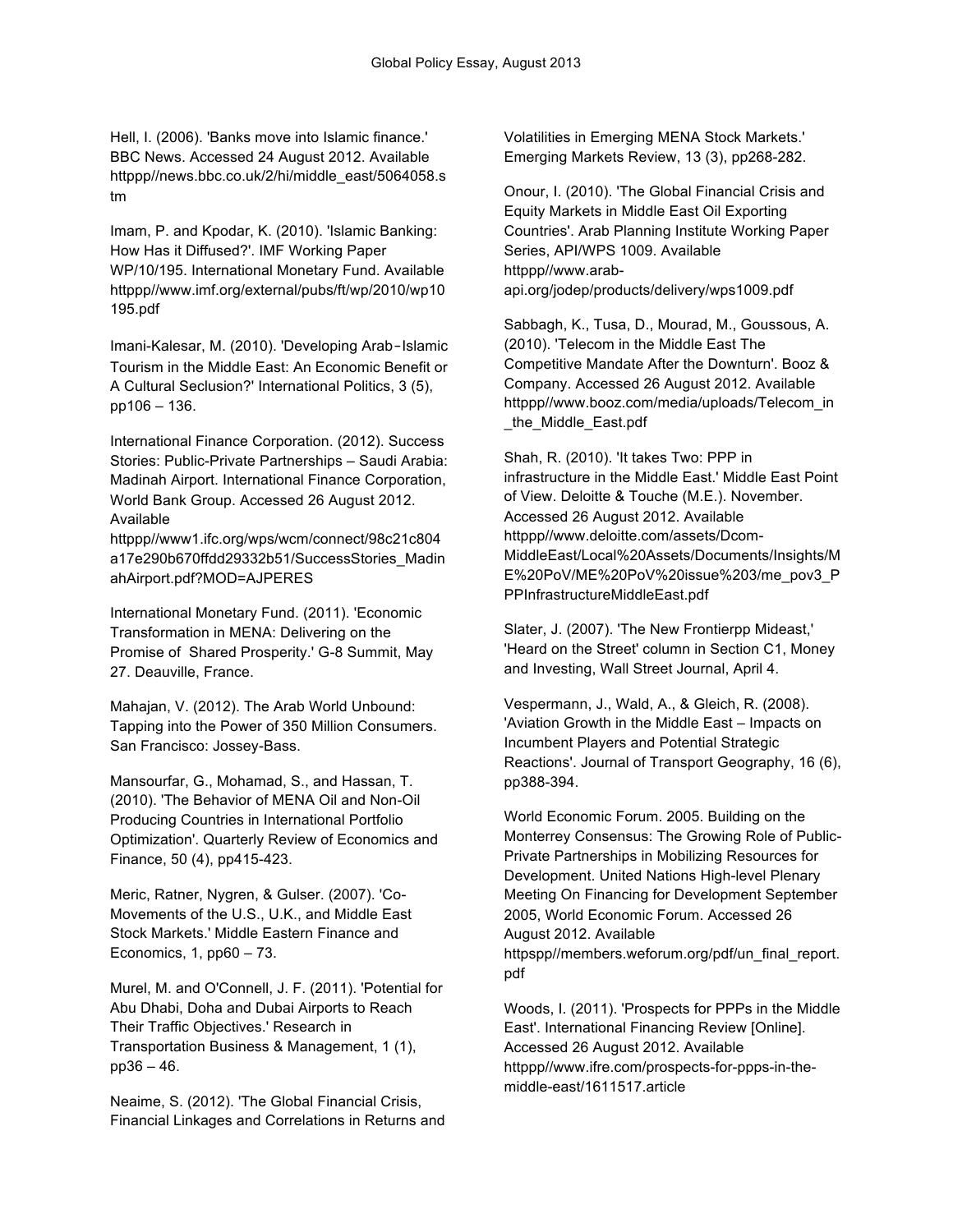# **Appendix**

**Figure 2: Overall economic growth is not keeping up with income per capita growth** GDP and GDP per capita growth 2000-09/10 by region



**Source:** OECD, 2011.

http://www.oecd.org/mena/investment/49036903.pdf

## **Figure 3: MENA Growth and Employment**

Per-capita growth falls far behind all other regions



**Source:** IMF, 2011.

http://www.imf.org/external/np/g8/pdf/052711.pdf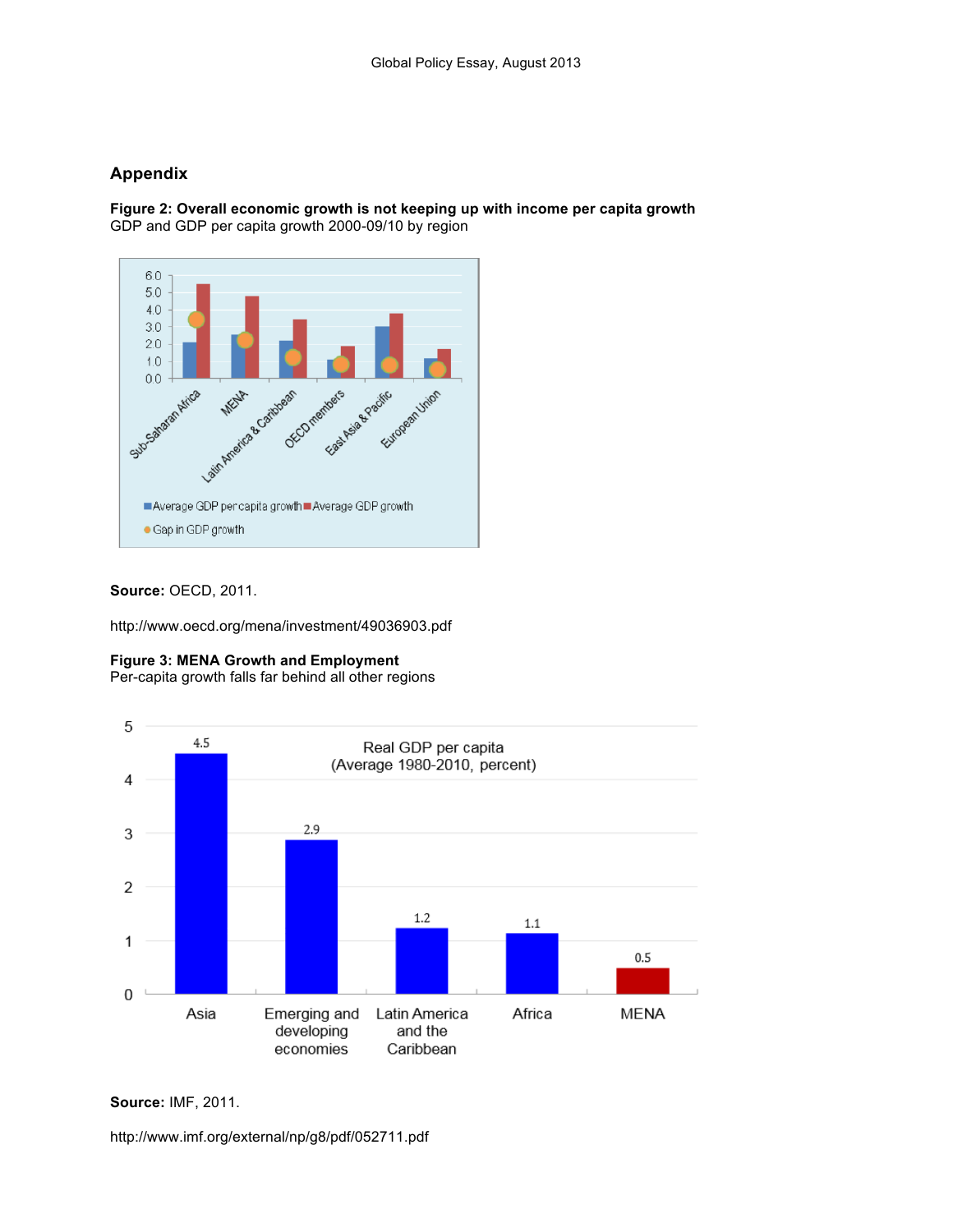

**Figure 4: Years of schooling have increased faster in MENA than all other regions listed.**  Average years of schooling for both sexes, except for MENA

#### **Source:** UNDP, 2010.

http://hdr.undp.org/en/reports/global/hdr2010/papers/HDRP\_2010\_26.pdf

**Figure 5: Youth Unemployment as a Percent of Total Unemployment** 



**Source:** CSIS, 2011.

http://csis.org/files/publication/111102\_MENA\_Stability\_Security.pdf